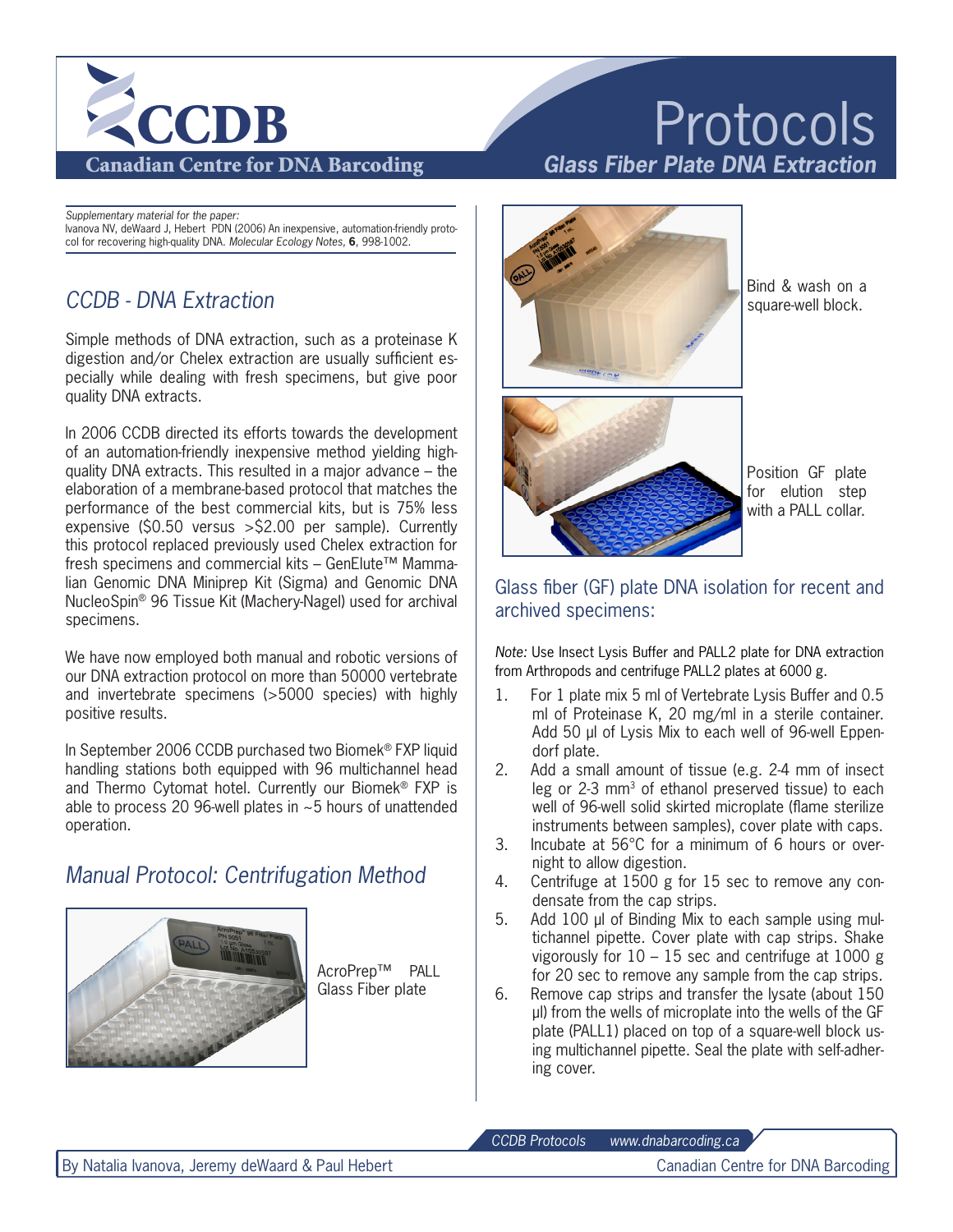- 7. Centrifuge at 5000 g for 5 min to bind DNA to the GF membrane.
- 8. First wash step: Add 180 µl of Protein Wash Buffer (PWB) to each well of GF plate. Seal with a new cover and centrifuge at 5000 for 2 min.
- 9. Second wash step: Add 750 µl of Wash Buffer (WB) to each well of the GF plate. Seal with a new self-adhering cover and centrifuge at 5000 for 5 min.
- 10. For PALL2 plates only (to avoid incomplete Wash Buffer removal): Open the sealing cover, close it and centrifuge the GF plates again for 5 min at 6000 g.
- 11. Remove the self-adhering cover film. Place GF plate on the lid of a tip box. Incubate at 56°C for 30 min to evaporate residual ethanol.
- 12. Position a PALL collar on the collection microplate and place the GF plate on top. Dispense  $30 - 60$  µl of ddH<sub>2</sub>0

(prewarmed to 56°C) directly onto the membrane in each well of GF plate and incubate at room temperature for 1 min. Seal plate.

- 13. Place the assembled plates on a clean square-well block to prevent cracking of the collection plate and centrifuge at 5000 g for 5 min to collect the DNA eluate. Remove the GF plate and discard it.
- 14. Cover DNA plate with cap strips or aluminum PCR foil. DNA can be temporarily stored at 4°C or at –20°C for long-term storage.
- 15. Use 1-5 µl of the DNA for PCR.

*Additional note:* Square-well blocks could be washed with ELIMINase® (or with any other DNA removing detergent), autoclaved and re-used.

# Reagents and Stock Solutions for DNA Extraction Using Glass Fiber Plates

#### *Reagents:*

| <b>Description</b>                                        | <b>Abbreviation</b> | <b>Supplier &amp; Catalogue #</b>       |
|-----------------------------------------------------------|---------------------|-----------------------------------------|
| Disodium ethylenediamine tetraacetate • 2H <sub>2</sub> O | <b>EDTA</b>         | Fisher Scientific <sup>®</sup> S311-500 |
| ELIMINase®                                                |                     | Decon Labs Inc. <sup>™</sup> 1102       |
| Ethyl alcohol (anhydrous)                                 | <b>EtOH 96%</b>     | Commercial Alcohols Inc. 472-06-02      |
| Guanidine thiocyanate                                     | GuSCN               | Sigma <sup>®</sup> G9277-500g           |
| Molecular biology grade water                             | $d$ dd $H2O$        | HyClone <sup>®</sup> SH30538.02         |
| Polyethylene glycol sorbitan monolaurate                  | Tween-20            | Fluka <sup>®</sup> 93773                |
| Proteinase K                                              |                     | Promega <sup>®</sup> V3021              |
| Sodium chloride                                           | <b>NaCl</b>         | Fisher Scientific <sup>®</sup> S271-3   |
| Sodium dodecyl sulfate                                    | <b>SDS</b>          | GibcoBRL <sup>®</sup> 15525-025         |
| Sodium hydroxide                                          | <b>NaOH</b>         | Fisher Scientific <sup>®</sup> S318-3   |
| t-Octylphenoxypolyethoxyethanol                           | Triton X-100        | Sigma <sup>®</sup> T8787-100ML          |
| Tris(hydroxymethyl)aminometane                            | Trizma base         | Sigma <sup>®</sup> T6066-100g           |
| Tris(hydroxymethyl) aminometane hydrochloride             | Trizma HCI          | Sigma <sup>®</sup> T5941-100g           |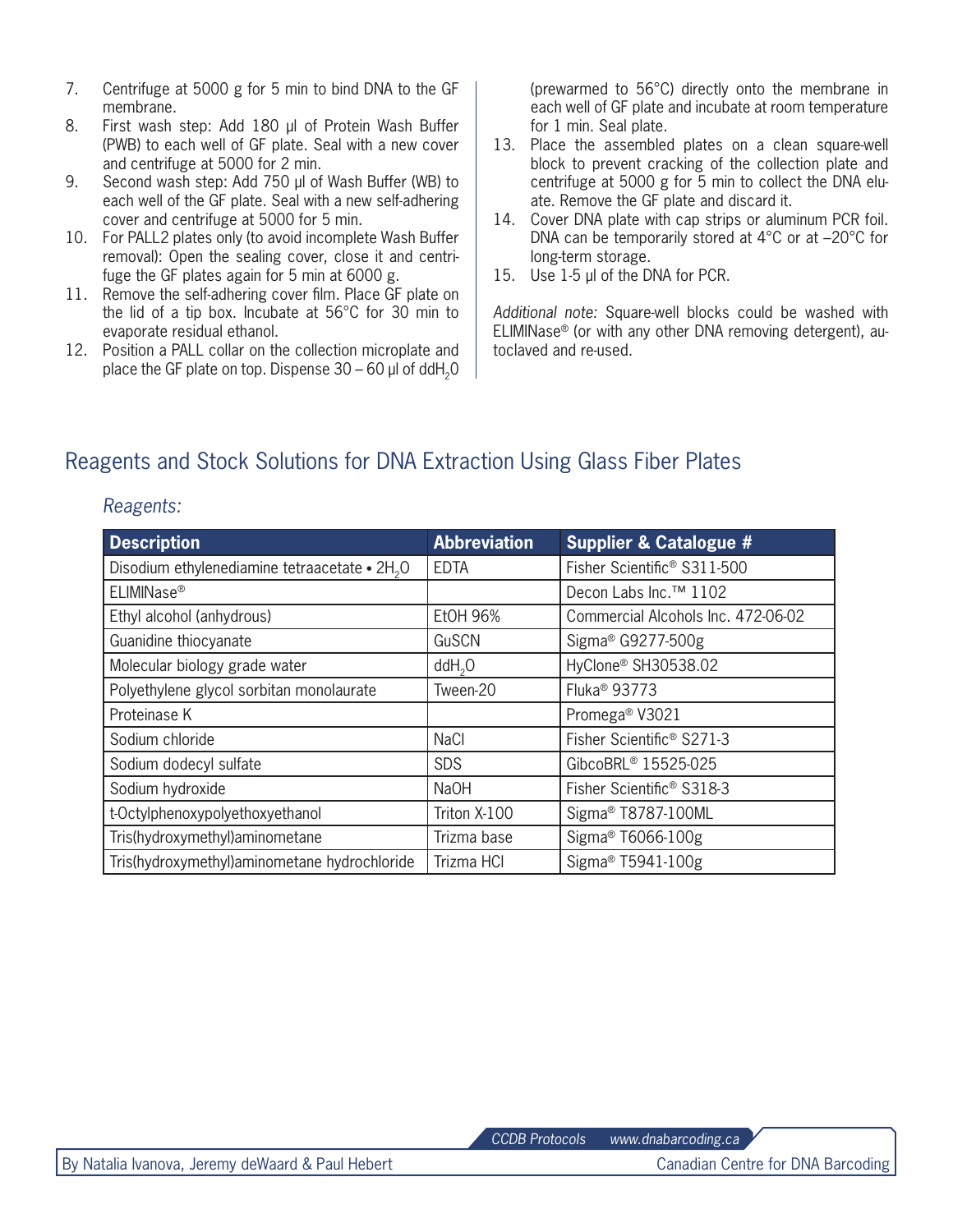## *Disposables & equipment:*

| <b>Description</b>                                                                                                           | <b>Abbreviation</b>  | <b>Supplier &amp; Catalogue #</b>         |
|------------------------------------------------------------------------------------------------------------------------------|----------------------|-------------------------------------------|
| ABGene® (Fisher) 8-Strip flat PCR caps                                                                                       | cap strips           | Fisher Scientific <sup>®</sup> AB-0783    |
| AcroPrep™ 96 1 ml filter plate with 1.0 µm Glass  <br>Fiber media, natural housing                                           | PALL1                | <b>PALL<sup>®</sup> 5051</b>              |
| AcroPrep™ 96 1 ml filter plate with 3.0 µm Glass   PALL2<br>Fiber media over 0.2 µm Bio-Inert membrane, natu-<br>ral housing |                      | <b>PALL<sup>®</sup> 5053</b>              |
| Axyseal™ sealing film                                                                                                        | self-adhering cover  | Axygen Scientific <sup>®</sup> PCR-SP     |
| Eppendorf <sup>®</sup> twin.tec 96-well microplates                                                                          | microplate           | Fisher Scientific <sup>®</sup> E951020427 |
| Matrix <sup>®</sup> Impact2 pipettor, 15 µl-1250 µl, 8-channel                                                               | multichannel pipette | Matrix <sup>®</sup> 2004                  |
| Matrix <sup>®</sup> 1250uL Talltip (102mm) Filter tip.                                                                       |                      | Matrix <sup>®</sup> 8245                  |
| PP MASTERBLOCK®, 96 Well, 2 ml                                                                                               | square-well block    | Greiner Bio-One <sup>®</sup> 780271       |
| <b>SBS Receiver Plate Collar</b>                                                                                             | PALL collar          | <b>PALL<sup>®</sup> 5225</b>              |

## *Stock solutions:*

| <b>Description</b>                                                                                                                                                                                                                                                                                                   | <b>Reagents &amp; Weight</b>        |                   | <b>Final Volume</b> |  |  |
|----------------------------------------------------------------------------------------------------------------------------------------------------------------------------------------------------------------------------------------------------------------------------------------------------------------------|-------------------------------------|-------------------|---------------------|--|--|
| 1M Tris-HCI, pH 8.0                                                                                                                                                                                                                                                                                                  |                                     | 500 ml            |                     |  |  |
|                                                                                                                                                                                                                                                                                                                      | Trizma <sup>®</sup> base            | 26.5 <sub>g</sub> |                     |  |  |
|                                                                                                                                                                                                                                                                                                                      | Trizma <sup>®</sup> HCl             | 44.4 g            |                     |  |  |
| 1M Tris-HCI, pH 7.4                                                                                                                                                                                                                                                                                                  |                                     |                   | 500 ml              |  |  |
|                                                                                                                                                                                                                                                                                                                      | Trizma <sup>®</sup> base            | 9.7 <sub>g</sub>  |                     |  |  |
|                                                                                                                                                                                                                                                                                                                      | Trizma <sup>®</sup> HCl             | 66.1 g            |                     |  |  |
| 0.1M Tris-HCI, pH 6.4                                                                                                                                                                                                                                                                                                |                                     |                   | 500 ml              |  |  |
|                                                                                                                                                                                                                                                                                                                      | Trizma <sup>®</sup> base            | 6.06 <sub>g</sub> |                     |  |  |
|                                                                                                                                                                                                                                                                                                                      | Note: Adjust pH with HCI to 6.4-6.5 |                   |                     |  |  |
| 1M NaCl                                                                                                                                                                                                                                                                                                              |                                     | 500 ml            |                     |  |  |
|                                                                                                                                                                                                                                                                                                                      | <b>NaCl</b>                         | 29.22 g           |                     |  |  |
| 0.5 M EDTA pH 8.0                                                                                                                                                                                                                                                                                                    |                                     |                   | 1000 ml             |  |  |
|                                                                                                                                                                                                                                                                                                                      | <b>EDTA</b>                         | 186.1 g           |                     |  |  |
|                                                                                                                                                                                                                                                                                                                      | <b>NaOH</b>                         | ~20.0 g           |                     |  |  |
| Note: Vigorously mix on magnetic stirrer with heater. The disodium salt of EDTA will not go into solution until the<br>pH of the solution is adjusted to $\sim$ 8.0 by the addition of NaOH. Useful tip – give a brief rinse to NaOH granules<br>with ddH <sub>2</sub> 0 in a separate glass before dissolving them. |                                     |                   |                     |  |  |
| Proteinase K (20mg/ml)                                                                                                                                                                                                                                                                                               |                                     |                   | 5 <sub>m</sub>      |  |  |
|                                                                                                                                                                                                                                                                                                                      | Proteinase K                        | 100 mg            |                     |  |  |
| Note: Add 5 ml of ddH <sub>2</sub> 0 to a 100 mg package of Proteinase K; aliquot by 0.5 ml. Store at $-$ 20 <sup>o</sup> C and do not<br>freeze-thaw aliquots.                                                                                                                                                      |                                     |                   |                     |  |  |

Additional note: Thoroughly wash labware with ELIMINase<sup>®</sup>, rinse with dH<sub>2</sub>0. Weigh reagents using a clean spatula, fill up with the molecular grade ddH<sub>2</sub>0 to the final volume. Filter buffers through 0.2 µm filter into a clean bottle; make smaller volume working aliquots (e.g. 100 ml). Store stock solutions and working aliquots at 4°C.

*CCDB Protocols www.dnabarcoding.ca*